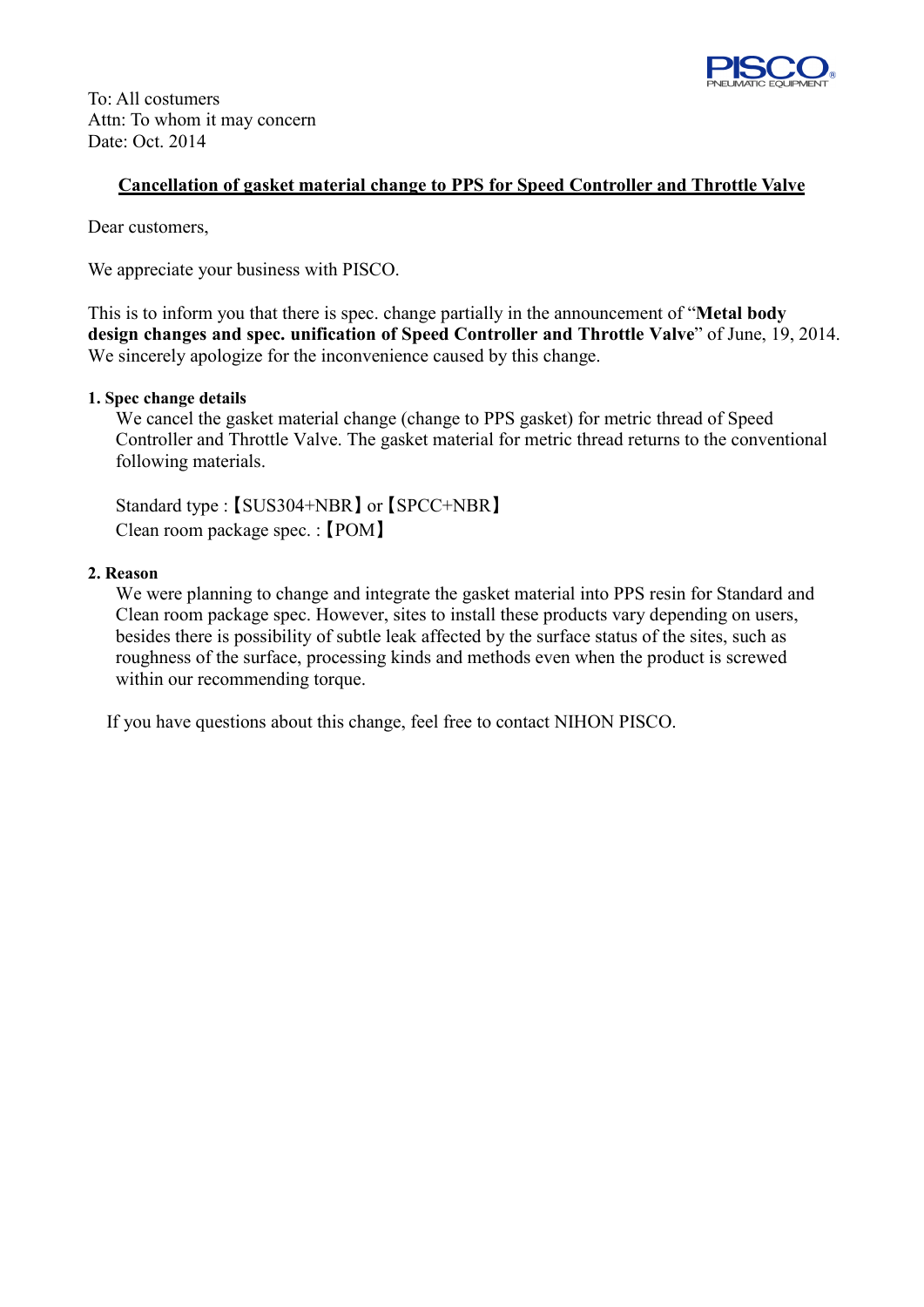

# **Dear PISCO customers,**

## **Metal body design changes and spec. unification of Speed Controller and Throttle Valve**

We are going to execute the following design changes and specification unification on Speed Controller and Throttle Valves. We are very sorry for the inconvenience caused by this but hope you understand and welcome our new sales strategy.

Thank you.

## **1. Subject models**

All models of Speed Controller and Throttle valve including Clean-room package specification Note: Please refer to an attached sheet (Document 1) for subject series.

### **2**.**Changes**

- 1)Unification of model code and appearance color
	- A. Model code (Revision of optional code alignment and usage hyphen) Example : Running code/JSC4-M5AC ⇒New code/JSC4-M5A**-**C (A hyphen is placed before C which means clean-room spec.)

\*Note: Please refer to the following appendix (Document 2) for the details

- B. Appearance color for Clean-room package specification
	- ・Resin body color :Light gray
	- ・Release ring color : Light blue





- 2)Metal body design change(Including lock nut design change for some models)
	- A. According to the metal body design change, the width across flat of a hexagon (wrench size) dimension is going to change as well. \*Note: Please refer the following appendix (Document 3) for the details.





B. As for M5 thread size models, the lock nut diameter is going to change from ø7mm to ø8mm 3) Gasket material change for metric thread

(Current material) ・Standard type:SUS304+NBR or SPCC+NBR

Clean-room package specification: POM

(New material) Unified to PPS

\*Note: Gasket becomes thinner except Clean-room package specification. Please refer to the following appendix (Document 4) for the details.

**3. Date of implementation:** These changes shall be implemented sequentially from July 1, 2014

Please contact the sales office below for inquires.

| NIHON PISCO CO., Ltd            | TEL: +81-265-76-7751        | FAX: +81-265-76-3305 |
|---------------------------------|-----------------------------|----------------------|
| <b>Over seas Operation Team</b> | $E$ -mail: intl@pisco.co.jp |                      |
|                                 | URL: http://en.pisco.co.jp  |                      |